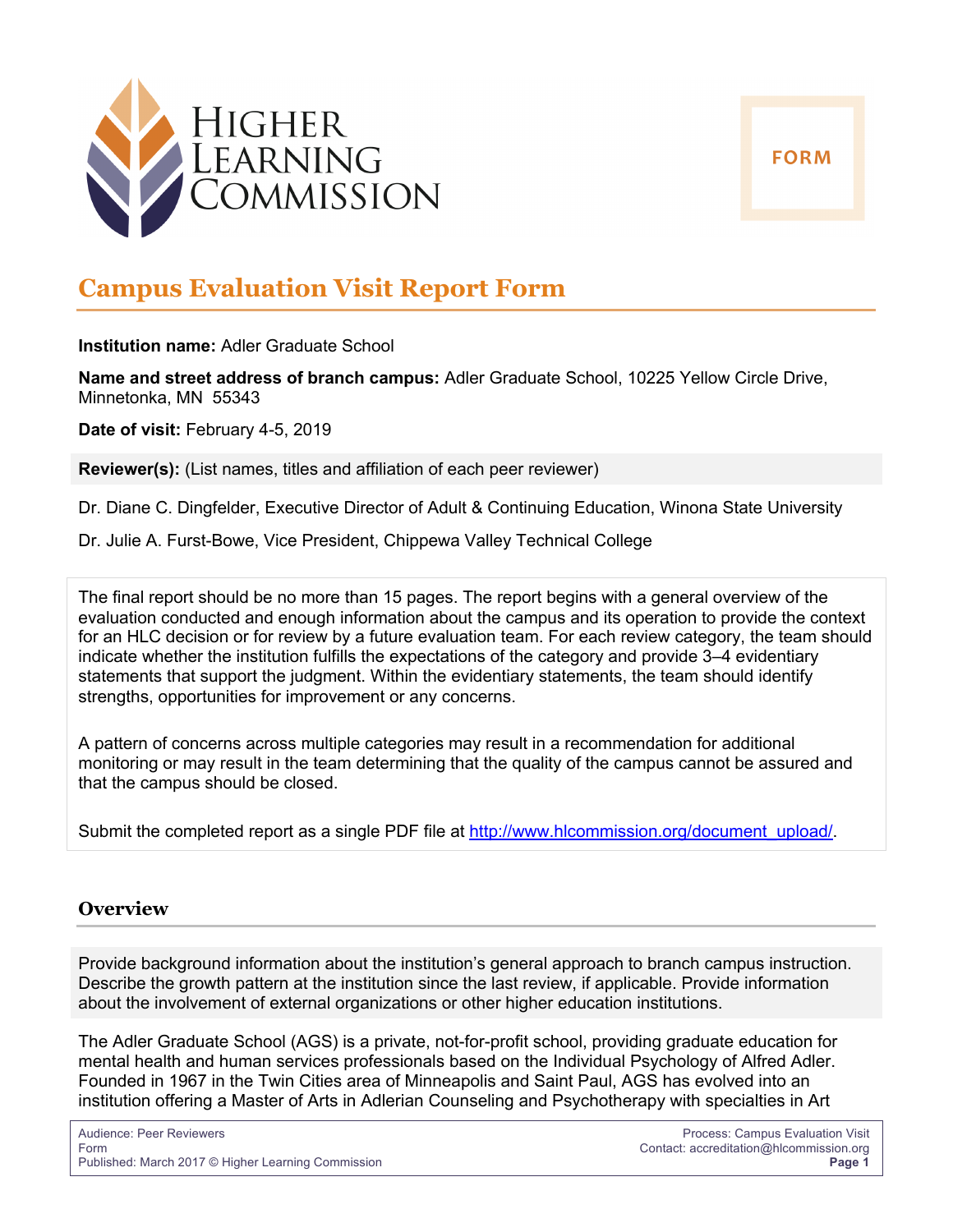Therapy, Clinical Mental Health Counseling, Co-Occurring Disorders, Marriage and Family Therapy, and School Counseling, as well as a non-clinical Master of Arts degree in Adlerian Studies. The school also offers graduate level certificates in some of its specialty areas and post-graduate training for individuals who require only the limited coursework necessary for licensure in Minnesota. According to AGS enrollment data as of November 2018, AGS had a total of 301 part-time graduate students taking a total of 1602 credits in the fall term. Approximately 150 internship sites provide important field experiences for students as they prepare to meet professional and licensure requirements.

On March 16, 2018, AGS submitted a proposal to the Higher Learning Commission for a substantive change, requesting a campus relocation from 1550 E.  $78<sup>th</sup>$  Street, Richfield, Minnesota, to 102555 Yellow Circle Drive, Minnetonka, Minnesota. AGS sold their building in Richfield and moved their entire operation approximately nine miles to Minnetonka. AGS purchased and renovated the building in Minnetonka. Operations and classes began at the new campus on August 12, 2018. There are no other campus locations, branch campuses or faculty housed at off-campus locations.

Adler Graduate School was initially approved by the State of Minnesota to offer the Master of Arts degree in Adlerian Counseling and Psychotherapy in April 1989. This was followed by accreditation from the Higher Learning Commission of the North Central Association of Colleges and Schools in February 1991. Since then, AGS has hosted HLC Comprehensive Visits in September 1993, May 1999, May 2003 and December 2004. A Focus Visit was held in December 2000. Following the 2010 site visit, AGS achieved full affiliation in 2011. A Comprehensive Visit is planned for 2019-20.

Recently, AGS has undergone several significant changes that are influencing how the school does business and serves students. In 2015, AGS began participation in the HLC Assessment Academy. In December 2017, Dr. Jeffrey Allen was hired as president of AGS. Beginning in 2018, AGS initiated institutional effectiveness and quality assurance planning processes with major strategies and implications: revision of the school's mission and vision; transition from a part-time adjunct to a full-time faculty model; implementation of a shared governance model; effectiveness training for the Board of Directors; the identification of key performance indicators and student learning outcomes across the curriculum; curriculum mapping for all programs; and the hiring of several personnel including an Assistant Director of Admissions, Marketing Specialist, and Professional Development Coordinator. In addition, AGS has recently committed to expanding and improving its relationships with external constituents through its Alumni Association, Institute of Professional Development, and other strategic partnerships.

# **History, Planning, and Oversight**

Provide 3–4 evidentiary statements that demonstrate that the institution effectively plans for and oversees the growth and maintenance of the campus. Describe whether the financial planning and resource allocation have proven effective at the branch campus.

#### **Judgment**

 $\boxtimes$  The evidence indicates that the institution fulfills the expectations of the category.

 $\Box$  The evidence indicates that there are concerns related to the expectations of the category.

#### **Evidentiary Statements**

According to the AGS business plan and validated through interviews with the President, Chair of the Board, Chair of Finance Committee, and Chief Financial Officer, the primary reasons for the campus relocation are to promote savings in operational costs while providing improved instructional and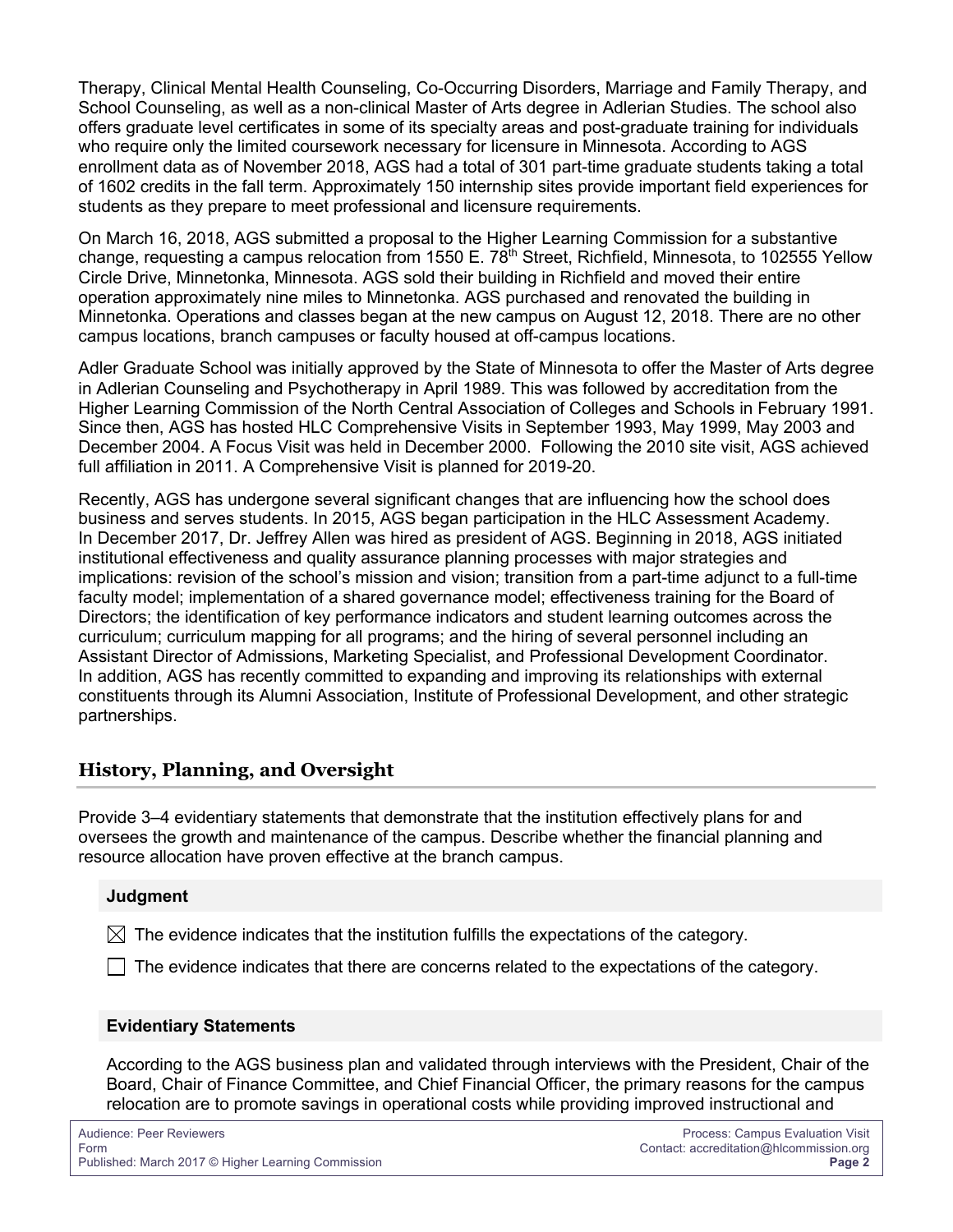administrative spaces. As indicated on the AGS substantive change application, the school has operated with deficits for two consecutive years. For FY16, the AGS deficit was 11 percent of total expenses and cash balance was \$2,301,155. The Composite Financial Index (CFI) reported through IPEDS was 2.20. For FY17, the AGS deficit was 6 percent of total expenses and cash balance was \$2,404,298. CFI for FY17 was 2.24. Based on the AGS income statement from July 1 to October 31, 2018, a deficit for FY 2018 is projected between 6 and 11 percent, which includes a significant increase in resources to support student learning and institutional investment in the new facility.

AGS decided to sell the building in Richfield for a profit and move the school to a new building in Minnetonka, which is less expensive to operate and a more appropriate setting to serve graduate students. This decision resulted in an increase in the reserve fund of approximately \$1 million dollars after an investment of \$1 million dollars in the physical plant of the new site. AGS leaders predict that this \$1 million-dollar increase, plus an existing \$1 million dollars in cash reserve will allow for strategic investments that will contribute to the quality of education and ultimately to the long-term sustainability of AGS. However, there is a mortgage for the Minnetonka building, and although administrators and board members recognize the need to develop a long-term facility maintenance plan, the plan has not been completed at this time and funding sources have not been identified.

The Adler Graduate School Strategic Investment Policy identifies two priorities: 1) a dedicated and segregated endowment fund and 2) support of long-term strategic initiatives to increase enrollment. Through strategies such as the investment in new positions dedicated to marketing and admissions, the transition to a full-time faculty model and increased capacity for online education, AGS leadership is forecasting an increase in enrollment and financial stability within three to five years. However, the president and board members acknowledge that the school will likely continue operating with a deficit for at least another two years before reaching stability.

Relative to the first priority, establishing an endowment fund, the school is in the very early stages of exploring additional sources of funding beyond tuition revenue, including grants, gifts, alumni support and donor contributions. Further, although the campus is projecting an increase in student enrollment, it should be noted that enrollment has declined over the past several years, from a peak of approximately 400 students to approximately 300 students. Although enrollment did increase from 2017-2018 to 2018-2019, it did not increase by the 20 percent needed to achieve the tuition revenue goals stated in the 2018-2020 Business Plan. The 2018-2020 Business Plan projects a 20 percent increase in new students each year for the next three years. Given that there are several public and private universities with similar academic programs in the area and that the school isn't planning to add new or additional programs or locations, it will be very challenging to achieve a 20 percent increase in new students each year.

In summary, since the acquisition of the Minnetonka building occurred less than one year ago, it is still too early to predict whether the AGS strategies for long-term financial sustainability will be successful. Unless there is a significant increase in enrollment or other sources of funding materialize, in future years it may be difficult for the school to maintain the Minnetonka facility in its current condition. This will be a major issue that the Comprehensive Visit Team will certainly want to review in during their 2019-20 visit.

# **Facilities and Technology**

Provide 3–4 evidentiary statements that demonstrate that the institution has the facilities and technology at the campus to meet the needs of the students, the staff and faculty, and the educational offerings. In particular, consider classrooms and laboratories (size, maintenance, temperature, etc.); faculty and administrative offices (site, visibility, privacy for meetings, etc.); parking or access to public transit; bookstore or text purchasing services; security; handicapped access; and other facilities (food or snack services, study and meeting areas, etc.).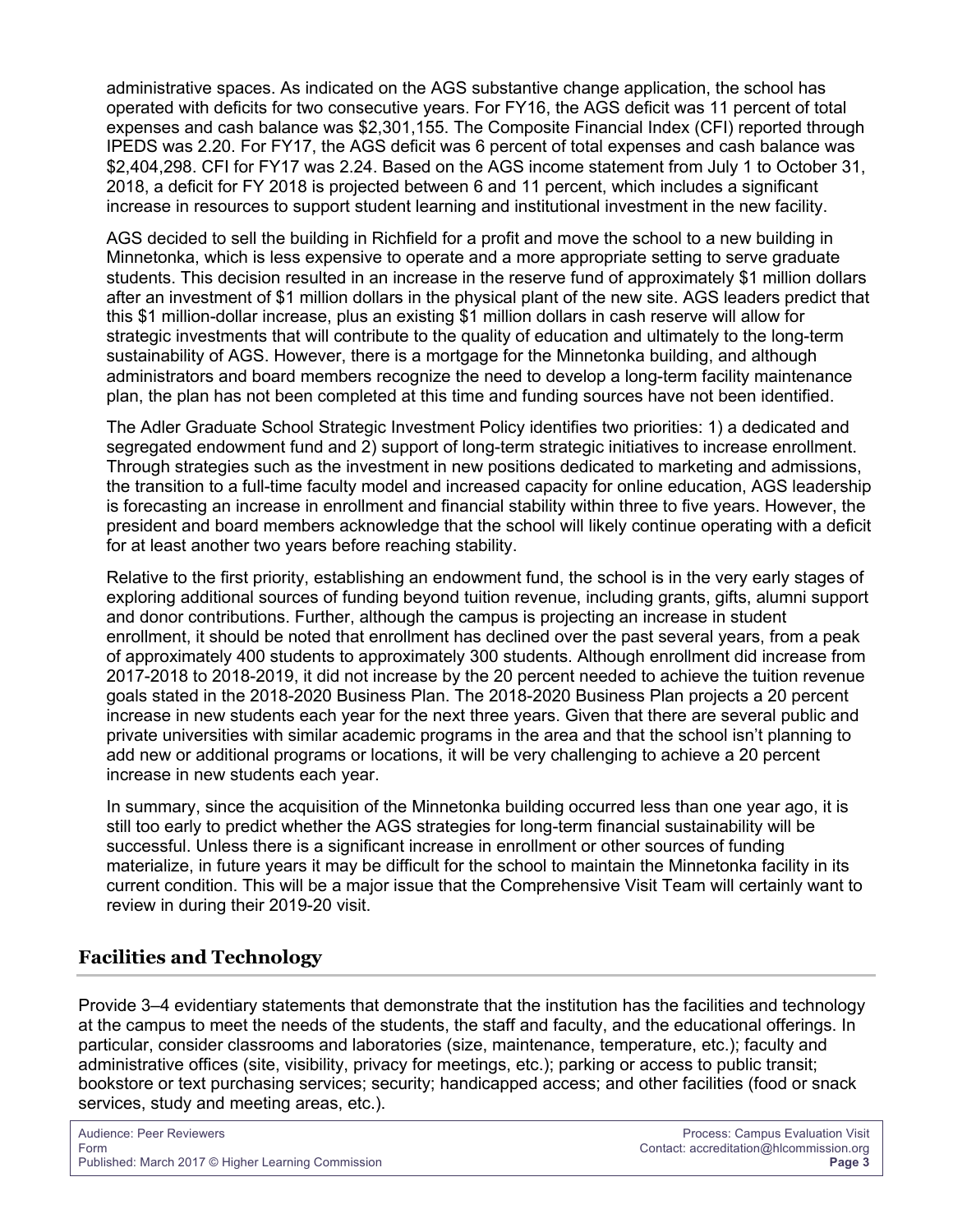#### **Judgment**

- $\boxtimes$  The evidence indicates that the institution fulfills the expectations of the category.
- $\Box$  The evidence indicates that there are concerns related to the expectations of the category.

#### **Evidentiary Statements**

The new Minnetonka facility is more than adequate in meeting the needs of faculty and staff in providing high quality academic programs and support services. The building was recently remodeled and has ample classrooms, offices, meeting rooms and other spaces for faculty, staff, student and administrative activities. Each of the rooms has new furnishings and modern technology. The art therapy laboratory/studio is particularly spacious and is able to serve as an exhibit space. Faculty members have private offices and there are spaces for students to meet as well. There are currently two floors of classrooms, offices and meeting spaces that are being utilized with additional space available in a lower level for future expansion.

The facility has adequate technology to support teaching, learning and administrative functions. Each classroom and meeting room is equipped with presentation technology as well as technology for videoconferencing with students, faculty or staff members who are at a distance. There is a computer lab, as well as several locations where students may plug in their laptops and other mobile devices. Several faculty and students commented that they appreciated the new and reliable technology in this facility. Training is provided for both faculty and students in the use of the student information system, the learning management system and other software used at the school. IT support personnel are readily accessible.

The facility is located in a small campus-like setting with surrounding green space, wildlife and ample parking. The building is accessible for students and employees with disabilities; however, it is not easily accessible by public transportation. The nearest bus stop is approximately one mile away. There are security cameras throughout the facility, which are monitored by staff members, and students stated they felt very safe at the campus even though classes are held primarily in the evenings and on weekends.

The facility also includes a library, a Writing Center and several spaces for students to study individually or in groups. Students order their textbooks online and copies of textbooks and resources for specific courses are held in the library. There is no cafeteria or food service; however, there is a kitchen and several vending machines. There are outdoor tables and chairs for students to meet or eat during the summer months. Several sandwich shops are in easy walking distance.

In summary, the Minnetonka facility appears to be a major improvement over the previous facility relative to classroom space, faculty and staff offices, group meeting and study spaces, technology, location of academic and student support services and safety. Faculty, staff and students all had positive comments about the move to Minnetonka and how this facility better meets their needs.

#### **Human Resources**

Provide 3–4 evidentiary statements that demonstrate that the institution has appropriately qualified and sufficient staff and faculty in place for the branch campus, and that the institution supports and evaluates personnel at off-campus locations. Consider the processes in place for selecting, training and orienting faculty at the location, as well as the credentials of faculty dedicated to the campus and other faculty.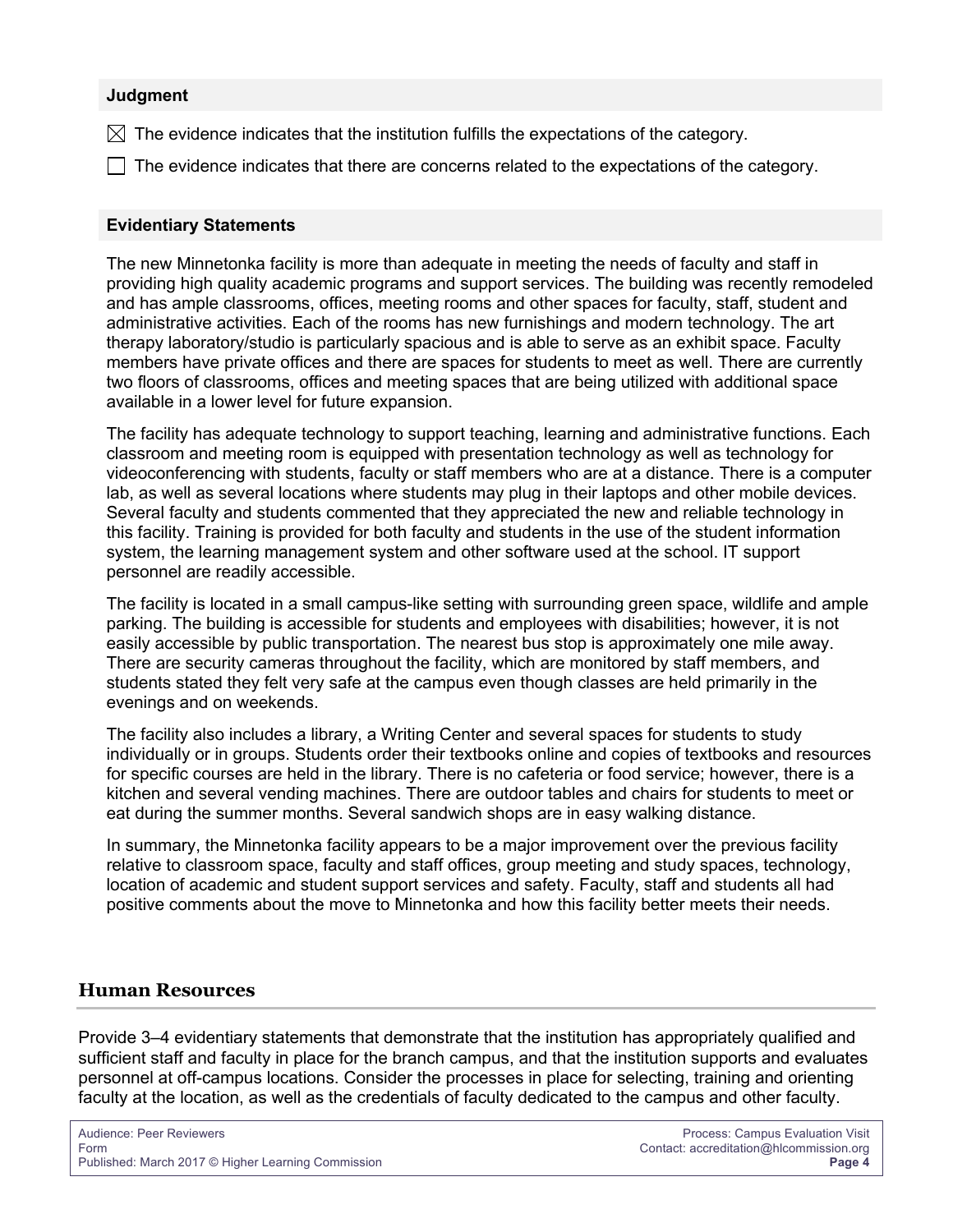#### **Judgment**

- $\boxtimes$  The evidence indicates that the institution fulfills the expectations of the category.
- $\Box$  The evidence indicates that there are concerns related to the expectations of the category.

#### **Evidentiary Statements**

All of the faculty and staff are housed at the Minnetonka campus. The school does not maintain branch campuses or faculty and staff at off-campus locations. As part of the effort to obtain specialized accreditation (CACREP), the school recently transitioned to a full-time faculty model. Fourteen full-time faculty were hired at the beginning of the 2018-2019 academic year. Several of these faculty members had been part-time faculty members at the school. The school continues to use qualified part-time instructors for specific courses.

Class sizes are small, appropriate for graduate level courses, and students commented that faculty were generally accessible outside of the classroom. The school also recently moved to a new course delivery model where scheduled classes are offered regardless of class sizes. Previously, classes with insufficient enrollment were canceled causing scheduling problems for students. One of the specialty areas, school counseling, is offered in a cohort model and that model appears to be quite effective relative to student persistence and completion.

All full-time and part-time faculty members hold appropriate academic qualifications and many of the faculty continue to practice as counselors in their areas of specialty. All faculty members are hired on an "at will" basis and there are no process for tenure, promotion or multi-year contracts. To date, the lack of any type of "career path" or opportunities for career progress does not appear to have a negative impact on faculty hiring or retention. Faculty have detailed job descriptions and there are processes in place for hiring and orienting new faculty members. Faculty are evaluated on classroom performance, scholarship and service using an evaluation form that was developed with input from faculty members. Methods used to evaluate faculty include student course evaluations, observations and portfolio review. A faculty member was recently provided with release time to serve as the Professional Development Coordinator, coordinating internal faculty development programming. Faculty also receive annual funding to attend conferences or seminars in their disciplines.

The school also appears to have an adequate number of qualified staff members in areas such as enrollment services, financial aid, information technology, the library and the Writing Center. There are limited opportunities for student employment as well. Students interviewed had many positive comments regarding the responsiveness and helpfulness of staff members. Overall, the campus culture appeared to be very student-centered, and there is a significant amount of faculty and staff involvement in all of the school's major initiatives.

In summary, the change to a full-time faculty model is less than a year old and many of the processes described above are in the early stages of deployment. Thus, this is another area that the Comprehensive Visit Team will want to review in during their 2019-20 visit.

## **Student and Faculty Resources and Support**

Provide 3–4 evidentiary statements that demonstrate that the institution delivers, supports, and manages necessary student and faculty services and academic resources at the campus. Consider, in particular, the level of student access (in person, by computer, by phone, etc.) to academic advising/placement, remedial/tutorial services, and library materials/services. Also, consider the level of access to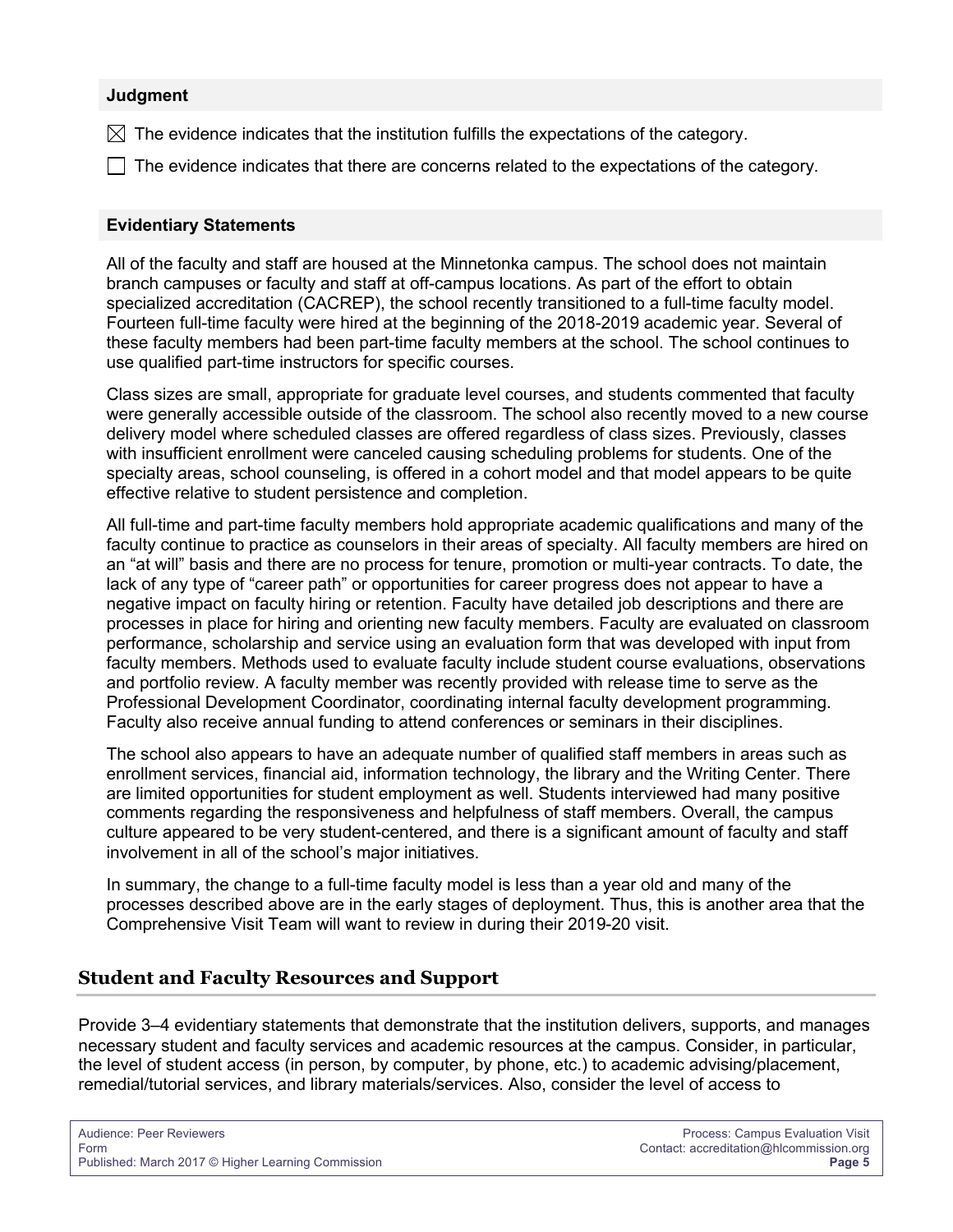admissions, registration/student records, financial aid, and job placement services, as well as attention to student concerns. Finally, consider the resources needed by faculty to provide the educational offerings.

#### **Judgment**

 $\boxtimes$  The evidence indicates that the institution fulfills the expectations of the category.

 $\Box$  The evidence indicates that there are concerns related to the expectations of the category.

#### **Evidentiary Statements**

As a small graduate school based on the holistic Adlerian values of cooperation, collaboration and community, Adler Graduate School demonstrates that it delivers, supports, and manages necessary student and faculty services and academic resources at the campus in a variety of ways. Through a review of the student catalog and an interview with a diverse group of over 20 students during the campus visit, it was evident that the needs of busy adult students are generally recognized and addressed. Classes are scheduled at night and on Saturdays to accommodate the schedules of working adults. More online classes are being developed and delivered using the Moodle platform. Orientation is provided for all students with some onboarding technology support for those who need it. Students expressed satisfaction with the online process of completing the FAFSA application through the Financial Aid office.

The move to the new building appears to have improved student connectivity to resources and faculty. Students expressed satisfaction with the new building and its open floor plan, ample windows with natural light, and plentiful study spaces. It feels more like a campus to them than the old building. They feel safe and secure in the new environment. The Writing Center has been expanded and co-located with the modest library, and there is more access to computers and study spaces. Each full-time faculty, at this time 14, has an office located near the Writing Center and library, providing greater access to faculty for students.

In the campus interview with AGS representatives from academic support and student support services, it appears that student support is embedded in the campus culture. As a small institution, services for students are often tailored to individual needs. An online form for students requesting accommodations is reviewed by the ADA Coordinator and an individualized plan is established. The Writing Center is currently providing additional ESL support for Russian and Somali students. Students admitted to AGS conditionally are contacted by student support services to develop strategies for student success. Although AGS cannot support the hiring of a full-time career specialist at this time, an off-site workforce specialist is available to students as needed.

For the past two years, a student services survey has been administered, providing data on how services might be developed or adapted to student needs. For example, student interest in stress management has resulted in the development of an online meditation program.

Academic and student support personnel have not been involved in the HLC Assessment Academy. Although this is not unusual, there is an opportunity to engage the academic and student support personnel in the culture of assessment that is developing at AGS and to provide them with opportunities to engage in continuous process improvement within their areas of responsibility.

# **Educational Programs and Instructional Oversight**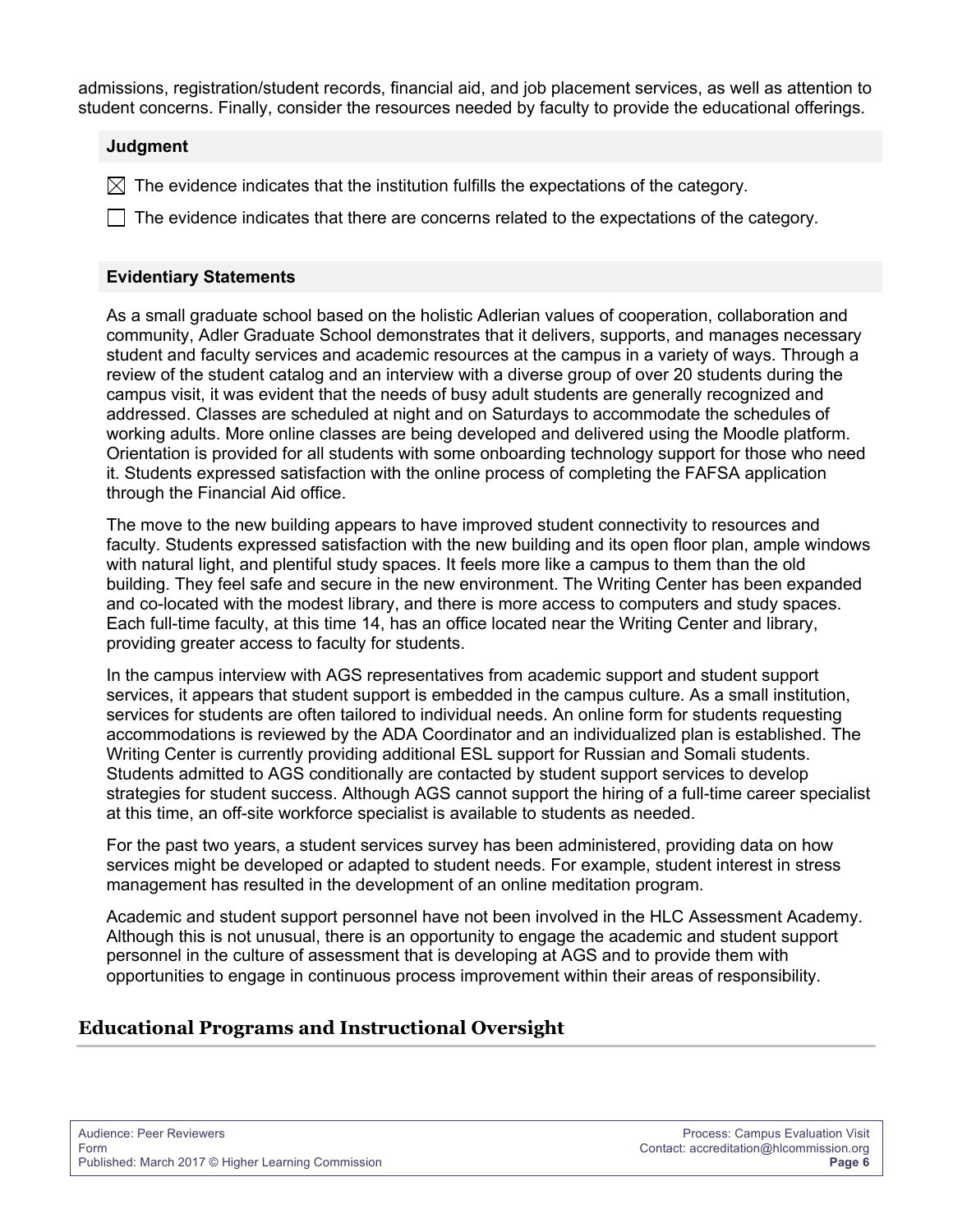Provide 3-4 evidentiary statements that demonstrate that the institution effectively oversees educational offerings and instruction at the campus. Identify whether the institution has adequate controls in place to ensure that information presented to students is adequate.

Consider, in particular, consistency of curricular expectations and policies, availability of courses needed for program and graduation requirements, performance of instructional duties, availability of faculty to students, orientation of faculty/professional development, attention to student concerns.

#### **Judgment**

 $\boxtimes$  The evidence indicates that the institution fulfills the expectations of the category.

 $\Box$  The evidence indicates that there are concerns related to the expectations of the category.

#### **Evidentiary Statements**

Through recent efforts in developing institutional effectiveness and quality assurance processes, Adler Graduate School is making significant progress in the effective oversight of its educational offerings and instruction. Engagement in the HLC Assessment Academy and pursuit of CACREP accreditation has set AGS on a course of continuous improvement in the delivery of curriculum and programs. This includes the transition from a part-time adjunct faculty to a full-time faculty with greater connectivity to students through designated advising responsibilities, supervision of internships, and portfolio development.

In the focused discussion with over 20 adult students during the campus visit, several students indicated that some faculty were difficult to "track down;" however, in general, students stated that faculty are available to them outside the classroom through email, phone, or in-person contact. A few individuals who are primarily online students expressed some frustration regarding a lack of communication with faculty and "being out of the loop." As AGS moves to more delivery of online courses, there is an opportunity to provide additional professional development for faculty on building online communities consistent with Adlerian values.

Students expressed satisfaction with the year-round academic schedule built upon five-week sessions that keep them moving steadily toward graduation. Several students stated that they would like more direction around graduation requirements and timelines. Specifically, students stated that they can access their AGS transcripts online; however, they are not always clear about all the requirements they need for degree completion. There is an opportunity to consider a degree audit process for students. Overall, students expressed satisfaction with registration, class availability, and time to graduation.

Recently, AGS has made significant infrastructure investments to increase enrollment and retention by adding new full-time positions in admissions, marketing and communications, and professional development. This is in addition to 14 full-time faculty who have been hired as AGS transitions to a full-time faculty model with shared governance.

AGS has undertaken several strategic initiatives since January 2018. It is still too early to assess the effectiveness of these strategies. This will be an interesting area for the Comprehensive Visit Team to review with AGS faculty and staff. Administrators, faculty, and staff seem very positive about the changes that AGS is undergoing and the potential for growth and stability.

#### **Evaluation and Assessment**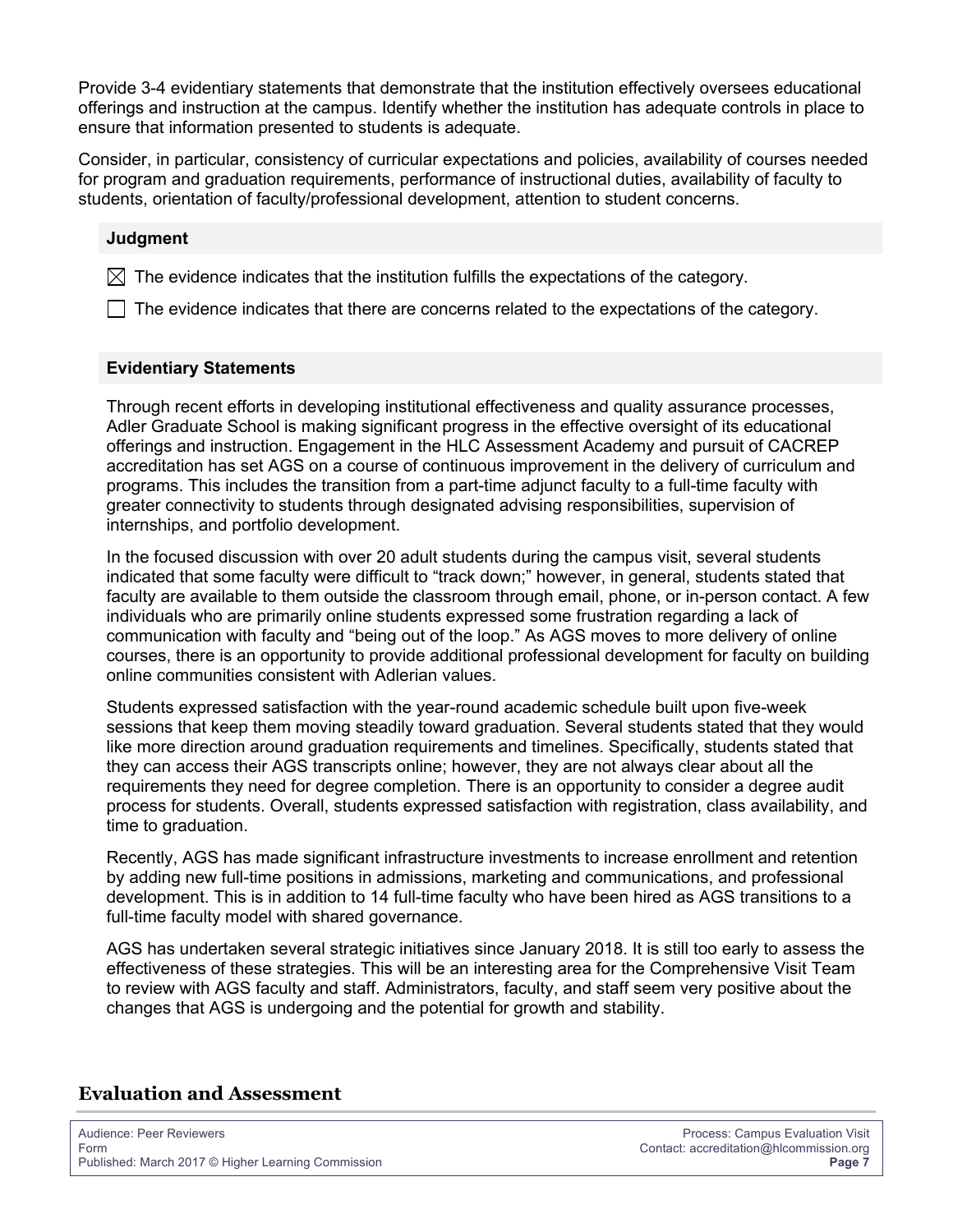Provide 3-4 evidentiary statements that demonstrate that the institution (a) evaluates and improves the educational offerings of the campus, and (b) measures, documents, and analyzes student learning, persistence, and completion sufficiently to maintain and improve academic quality at the campus. Consider, in particular, the setting of outcomes, the actual measurement of performance, and the analysis and use of data to maintain/improve quality. Identify how the processes at a campus are equivalent to those for assessment and evaluation on the main campus.

#### **Judgment**

 $\boxtimes$  The evidence indicates that the institution fulfills the expectations of the category.

 $\Box$  The evidence indicates that there are concerns related to the expectations of the category.

## **Evidentiary Statements**

Recognizing a need to develop and implement systematic processes to assess student learning in courses and programs, Adler Graduate School joined the HLC's Assessment Academy in 2015 and has made substantial progress over the past three years. All academic standards established by the Minnesota Board of Teaching and by CACREP have been mapped to the curriculum, and standards from each core and specialty area have been identified to serve as key performance indicators. Student learning objectives have been identified for each key performance indicator. Syllabi are being systematically reviewed for the incorporation of the assigned standards and student learning objectives, and signature assignments are being developed and introduced as each course is reviewed. Each specialty area has begun to collect data from the assignments although some specialty areas are further ahead in this process. In summary, at this time processes and instruments for measuring student learning in courses and programs have been developed but are in the early stages of implementation. Data collection on student learning began for all programs in the summer of 2018, and the first round of data analysis was scheduled to begin at the end of 2018. The institution is also in the process of establishing a formal process for academic program review.

The school does collect persistence and completion data for each of its specialty areas, although it is challenging given their students attend on a part-time basis and many students stated that they enjoyed the flexibility of attending classes for a term and then "taking a term off" for various reasons. Completion rates vary significantly by specialty area. For example, the Art Therapy specialty has an on-time completion rate of 31 percent; in contrast, the School Counseling specialty, which is delivered in a cohort format, has an on-time completion rate of 75 percent. Recognizing a need to improve completion rates, the school has implemented a number of recent initiatives, including expanding new student orientation to include information on support services, assigning each student a faculty advisor and offering scheduled courses regardless of class sizes.

Another recent change intended to improve student completion rates is the elimination of the traditional final master's thesis or project. Beginning in the 2018-2019 catalog, all students admitted in the summer of 2018 or after will develop a professional electronic portfolio rather than a master's thesis. A portfolio manual has been developed, and the portfolio structure has been set up in Live Text. A pilot was conducted with a small group of students during the summer of 2018. The plan is for students to complete their portfolios as they complete their coursework, so completion is not dependent on a final paper or project that may take multiple terms to complete.

Although AGS recognizes the importance of tracking the success of its graduates, the institution has not collected data on job placement for graduates, starting salaries, career advancement or other information that would be helpful both in promoting the program to prospective students and for making improvements in courses and programs.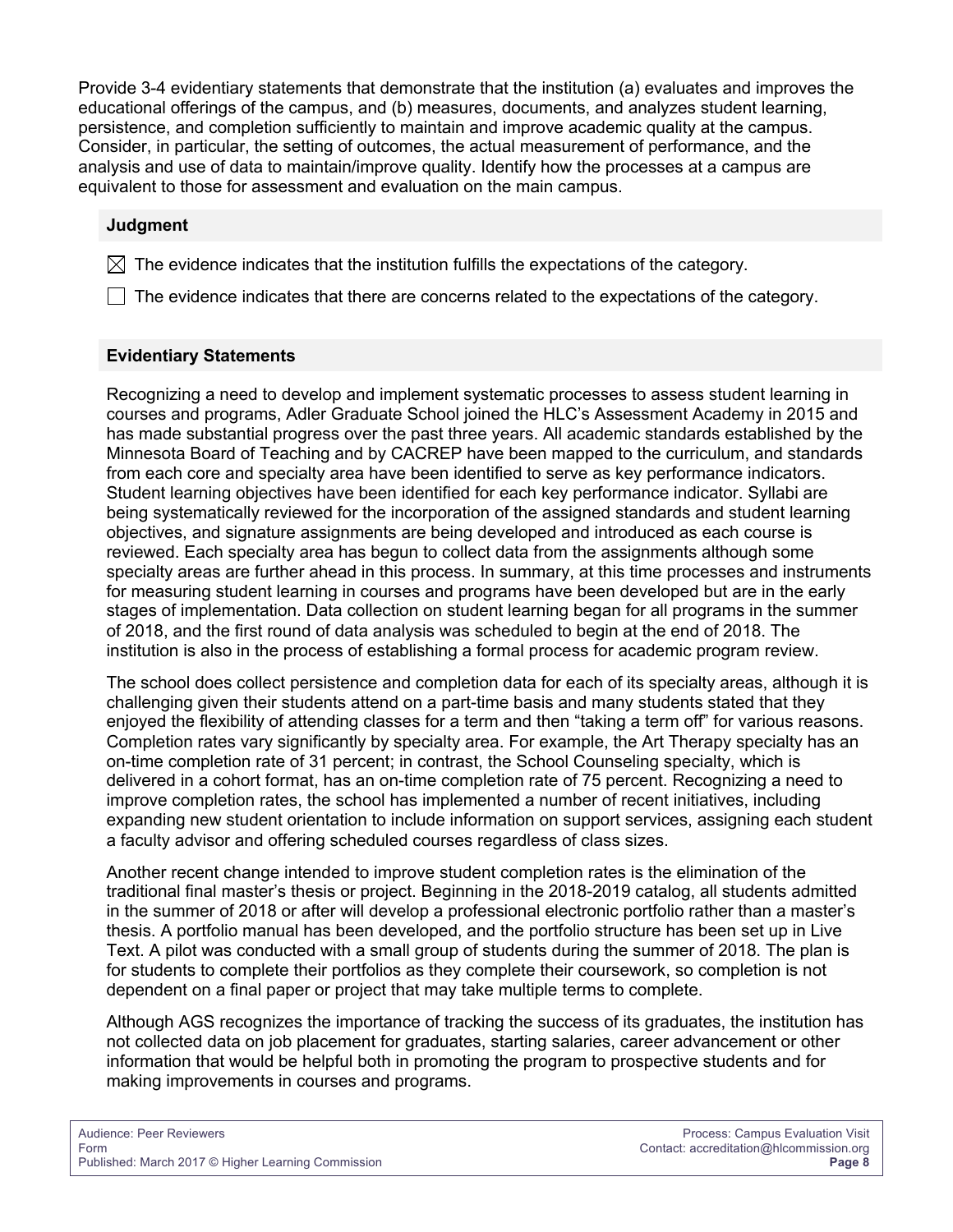Overall, AGS has undertaken several strategic initiatives in the areas of student learning assessment and student completion rates in the last three years, with many of these initiatives being implemented during the past year. It is still too early to assess the effectiveness of these initiatives. This will be another interesting area for the Comprehensive Visit Team to review with AGS faculty and staff. Administrators, faculty, and staff seem very positive about their efforts to improve student success and produce more graduates as the need for counselors continues to increase on a state and national basis.

# **Continuous Improvement**

Provide 3-4 evidentiary statements that demonstrate that the institution encourages and ensures continuous quality improvement at the campus. Consider in particular the institution's planning and evaluation processes that ensure regular review and improvement of the campus and ensure alignment of the branch campus with the mission and goals of the institution as a whole.

### **Judgment**

 $\boxtimes$  The evidence indicates that the institution fulfills the expectations of the category.

The evidence indicates that there are concerns related to the expectations of the category.

## **Evidentiary Statements**

Adler Graduate School demonstrates that it encourages and ensures continuous quality improvement at the campus. As stated at the beginning of this report, the school has undergone several significant changes that are influencing how the school plans for the future, hires faculty, serves students and measures student learning. In 2015, AGS began participation in the HLC Assessment Academy and faculty have made considerable progress in this area.

More recently, as mentioned in previous sections of the report, the institution has engaged in very detailed strategic academic, business and financial planning for 2018 to 2020. With a new president hired at the end of 2017 and support from the board of directors, the school has moved from a traditional "top down" approach to governance, planning, budgeting to more inclusive structures and processes with greater faculty and staff input and involvement. During the past year, AGS initiated institutional effectiveness and quality assurance planning processes with major strategies and implications. Over the past twelve months, there has been an update of the school's mission and vision; implementation of a shared governance model; a transition from a part-time to a full-time faculty model; the hiring of several professional staff, particularly in marketing and student recruitment; the move to the new facility; and the introduction of several strategies to improve student enrollments, persistence and completion.

A shared leadership model has also been implemented for the Academic Departments, and the Academic Council has been expanded to professional staff members, including the library director and the registrar. As listed previously, the school has numerous academic goals involving CACREP accreditation, faculty development, assessment of student learning outcomes, field experiences as well as several initiatives intended to improve student persistence and completion rates. The most notable change has been the elimination of the traditional master's project or paper which had become a barrier to program completion.

The school recently began surveying current students about their experiences and their use of services, and improvements are planned for the student support areas as well, based on the results of the surveys. An opportunity exists to contact and survey alumni to obtain data on job placement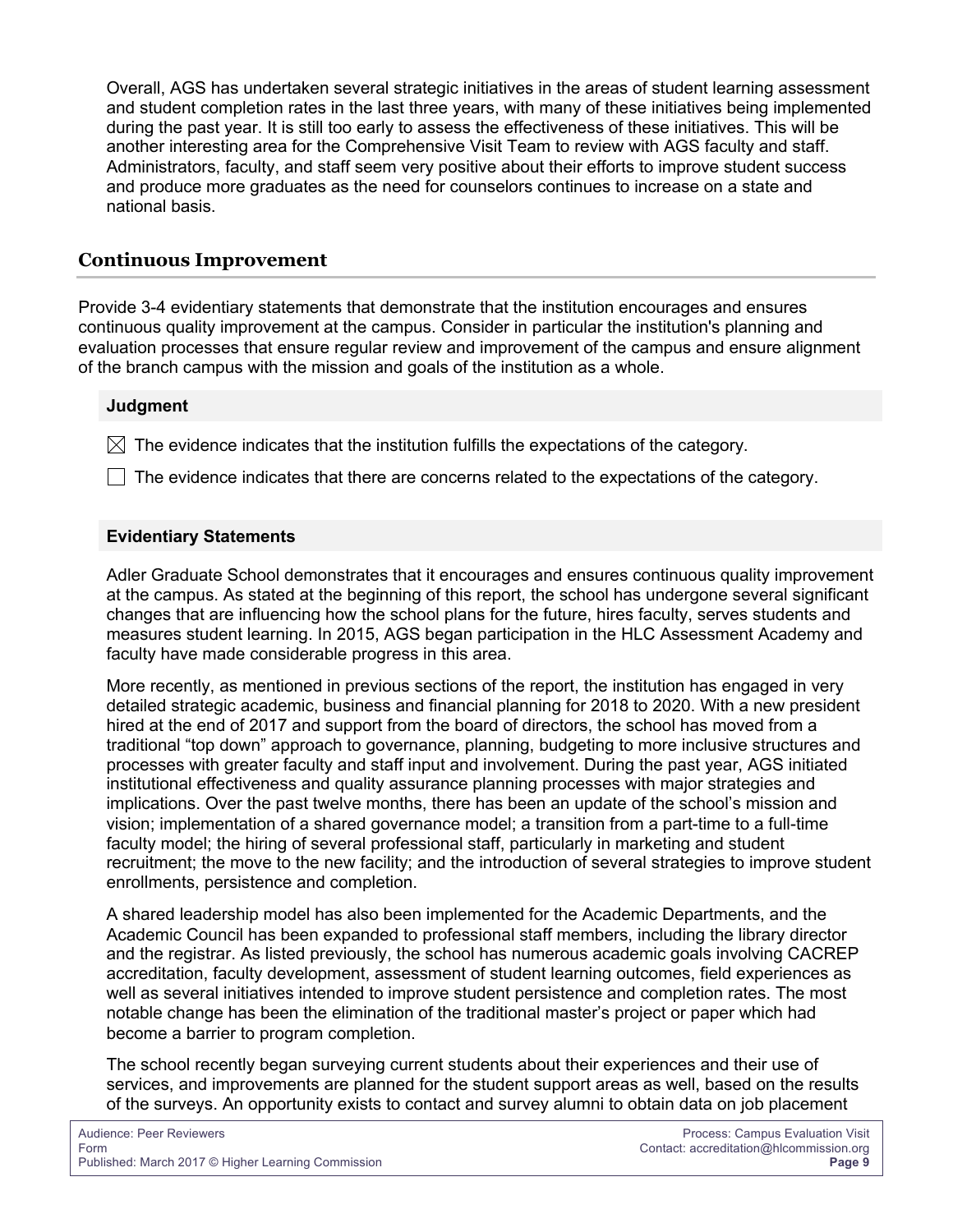rates, job placement sites, continuing education needs and other information to be used for continuous improvement of programs and services. It may be useful to survey employers to ascertain their satisfaction with AGS graduates and seek their input on knowledge and skills by graduates.

As mentioned previously, the business plan includes expanding marketing and student recruitment that is intended to increase new student enrollment by 20 percent each year. The school has also developed its first fundraising plan that includes soliciting donations from alumni and friends, exploring foundation and grant opportunities and increasing alumni and community engagement through events, volunteer projects and social media. The school's plans also include improvements to administrative technology as well as information security.

As previously stated, most of these changes, improvements and new initiatives began in 2018. Although much progress has been made, it is still too early to evaluate the results of all of these activities. And although it is difficult to engage in detailed and longer-term planning because of the many variables involved, the school's processes for strategic academic and business planning beyond the year 2020 have not been made explicit.

# **Summary Recommendation**

Select one of the following statements and include, as appropriate, a summary of findings.

 $\boxtimes$  Confirm approval of the new campus based on evidence that the institution has the capacity to sustain quality at the campus and thus meets HLC expectations as defined in its Criteria. No interim monitoring is necessary.

## **Rationale**

From the written reports and the subsequent site visit, it is recommended that the Minnetonka campus be approved. Although this was simply a move from an aging facility in Richfield, Minnesota, to a newer facility nine miles in Minnetonka, Minnesota, the move did change the financial status of the school and was also part of a series of other major changes as described in previous sections. Although the school has experienced serious declines in enrollment in recent years and has gone into a pattern of deficit spending, senior leaders and board members believe they have established a business plan that will lead AGS to financial stability in three to five years. It was noted that enrollment has increased, for the first time in several years, during the 2018-2019 academic year.

The Minnetonka facility is newer than the previous facility and is clearly meeting the needs of faculty, staff and students. Full-time faculty have been hired and adequate professional staff members and student support services are in place. Leadership and faculty are currently working on a number of initiatives to improve student enrollment, persistence and completion including expanded marketing and student recruitment; CACREP accreditation; improved student orientation and advising; improved course scheduling; additional online courses and the transition from a master's thesis to a portfolio as a graduation requirement. The school maintains affordable tuition and fees but offers few scholarships and only small tuition discounts for special populations.

AGS is also at the early stages of exploring revenue sources beyond tuition and fees including grants, gifts, as well as contributions from alumni and donors. The school also intends to establish a foundation. Faculty and staff appear to be supportive of these changes and excited about the opportunities to become more involved with alumni, donors and community groups.

The move to the new facility, as well as the majority of the accompanying changes and improvements described in this report, have taken place over the past twelve months. And while preliminary results are encouraging, the team conducting the Comprehensive Evaluation of AGS